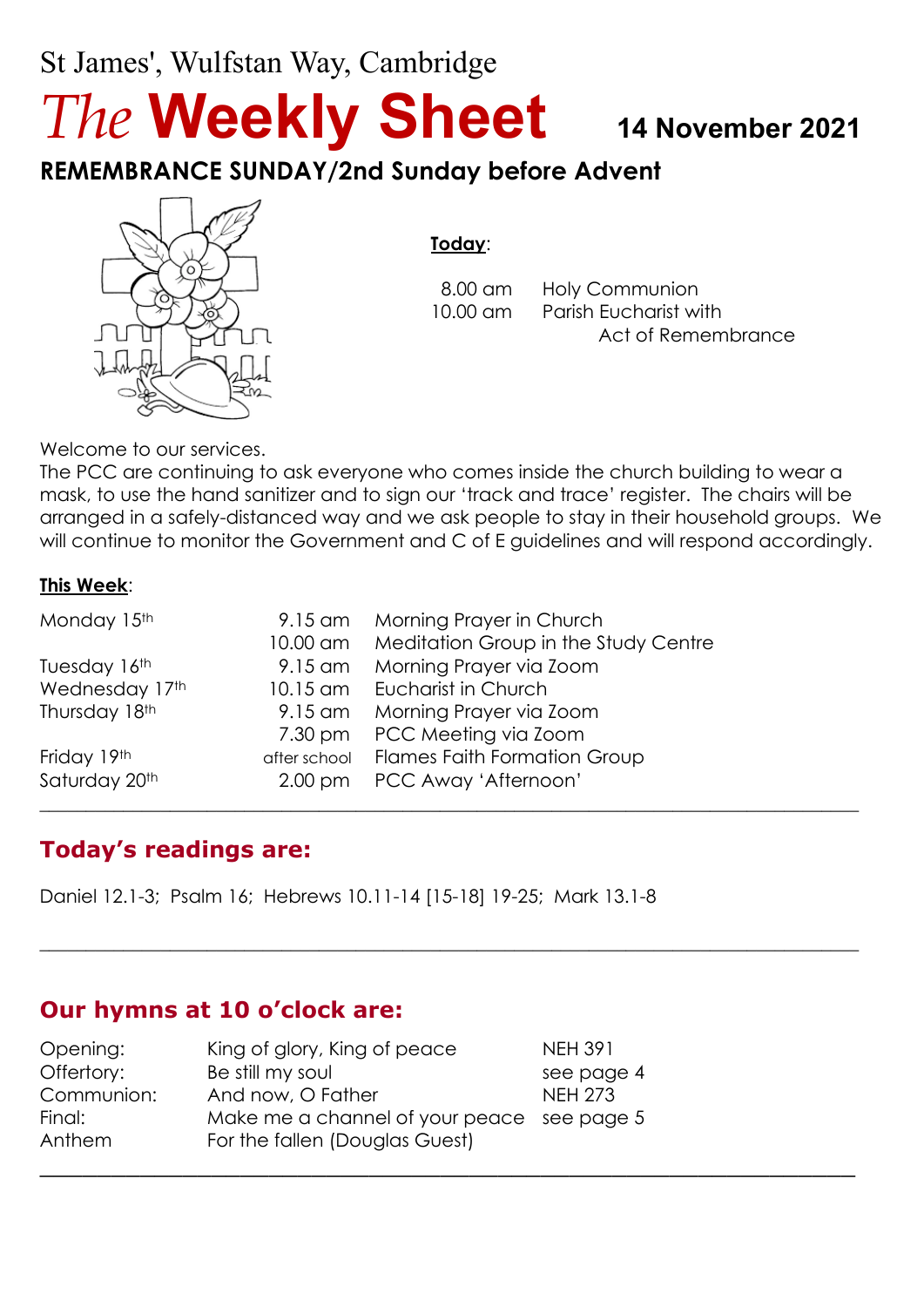### **Collect for today**

God, our refuge and strength, bring near the day when wars shall cease and poverty and pain shall end, that earth may know the peace of heaven through Jesus Christ our Lord.

# **Dates for your Diary**

Saturday 4 December Christmas Market with Wreath Making, times to be confirmed

 $\_$  , and the set of the set of the set of the set of the set of the set of the set of the set of the set of the set of the set of the set of the set of the set of the set of the set of the set of the set of the set of th

\_\_\_\_\_\_\_\_\_\_\_\_\_\_\_\_\_\_\_\_\_\_\_\_\_\_\_\_\_\_\_\_\_\_\_\_\_\_\_\_\_\_\_\_\_\_\_\_\_\_\_\_\_\_\_\_\_\_\_\_\_\_\_\_\_\_\_\_\_\_\_\_\_\_\_\_\_\_\_\_\_\_\_\_\_

#### **Daniel 12.1-3**

#### **The Resurrection of the Dead**

'At that time Michael, the great prince, the protector of your people, shall arise. There shall be a time of anguish, such as has never occurred since nations first came into existence. But at that time your people shall be delivered, everyone who is found written in the book. Many of those who sleep in the dust of the earth shall awake, some to everlasting life, and some to shame and everlasting contempt. Those who are wise shall shine like the brightness of the sky, and those who lead many to righteousness, like the stars for ever and ever.

 $\_$  , and the set of the set of the set of the set of the set of the set of the set of the set of the set of the set of the set of the set of the set of the set of the set of the set of the set of the set of the set of th

#### **Psalm 16**

Preserve me, O God, for in you have I / taken / refuge; I have said to the Lord, 'You are my lord, all my / good de/pends on / you'. All my delight is upon the godly that are / in the / land, upon / those who are / noble in / heart. Though the idols are legion that / many run / after, their drink offerings of blood I will not offer, neither make mention of their / names up/on my / lips. The Lord himself is my portion / and my / cup; in your hands a/lone / is my / fortune. My share has fallen in a / fair / land; indeed, I / have a / goodly / heritage. I will bless the Lord who has / given me / counsel, and in the night watches / he in/structs my / heart. I have set the Lord / always be/fore me; he is at my right / hand; I / shall not / fall. Wherefore my heart is glad and my / spirit re/joices; my flesh / also shall / rest se/cure. For you will not abandon my / soul to / Death, nor suffer your / faithful one to / see the / Pit. You will show me the path of life; in your presence is the / fullness of / joy and in your right hand are / pleasures for / ever/more.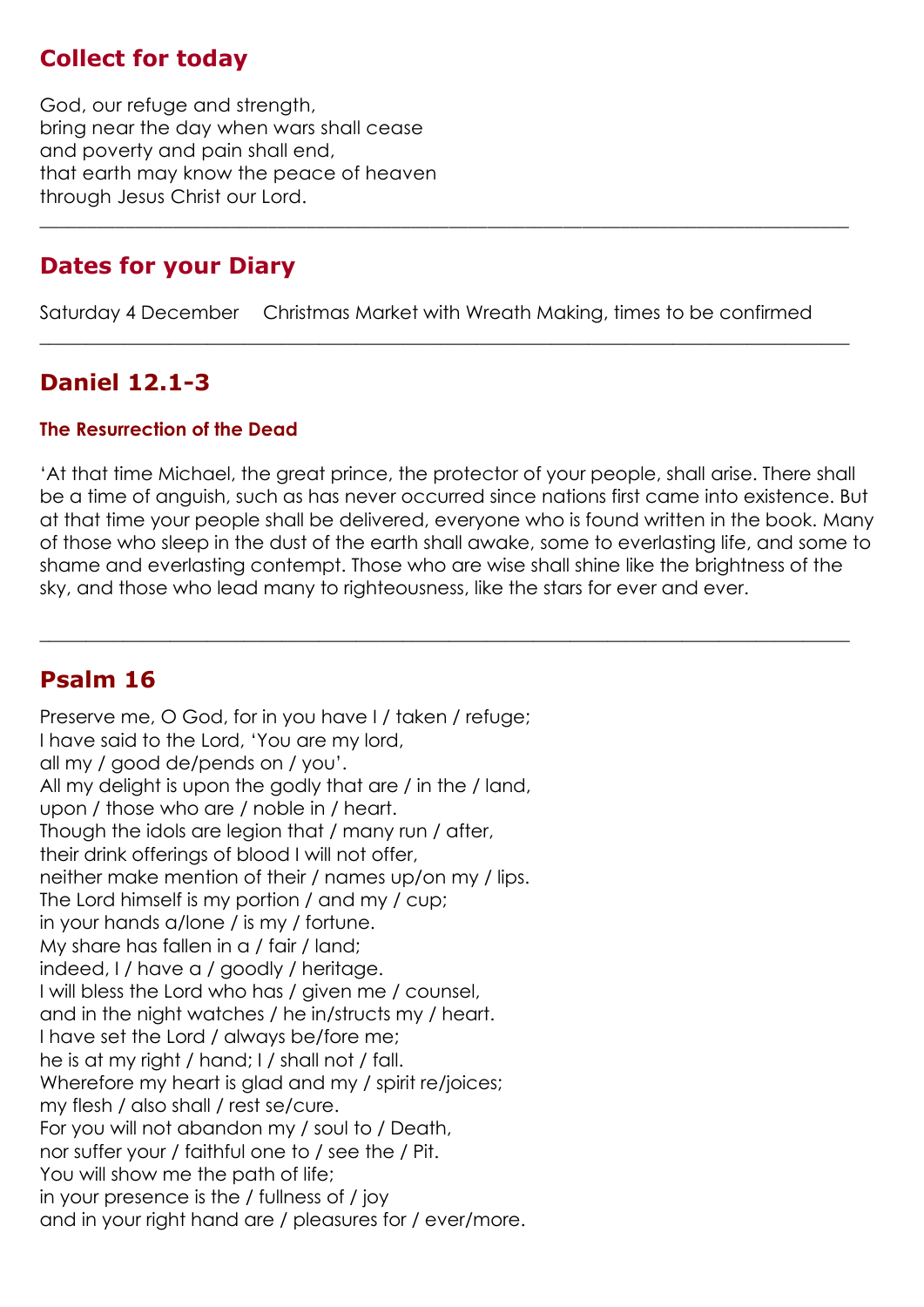# **Hebrews 10.11-14 [15-18] 19-25**

And every priest stands day after day at his service, offering again and again the same sacrifices that can never take away sins. But when Christ had offered for all time a single sacrifice for sins, 'he sat down at the right hand of God', and since then has been waiting 'until his enemies would be made a footstool for his feet.' For by a single offering he has perfected for all time those who are sanctified.[ And the Holy Spirit also testifies to us, for after saying,

'This is the covenant that I will make with them

after those days, says the Lord:

I will put my laws in their hearts,

and I will write them on their minds',

he also adds,

'I will remember their sins and their lawless deeds no more.'

Where there is forgiveness of these, there is no longer any offering for sin.]

#### **A Call to Persevere**

Therefore, my friends, since we have confidence to enter the sanctuary by the blood of Jesus, by the new and living way that he opened for us through the curtain (that is, through his flesh), and since we have a great priest over the house of God, let us approach with a true heart in full assurance of faith, with our hearts sprinkled clean from an evil conscience and our bodies washed with pure water. Let us hold fast to the confession of our hope without wavering, for he who has promised is faithful. And let us consider how to provoke one another to love and good deeds, not neglecting to meet together, as is the habit of some, but encouraging one another, and all the more as you see the Day approaching.

\_\_\_\_\_\_\_\_\_\_\_\_\_\_\_\_\_\_\_\_\_\_\_\_\_\_\_\_\_\_\_\_\_\_\_\_\_\_\_\_\_\_\_\_\_\_\_\_\_\_\_\_\_\_\_\_\_\_

### **Mark 13.1-8**

#### **The Destruction of the Temple Foretold**

As he came out of the temple, one of his disciples said to him, 'Look, Teacher, what large stones and what large buildings!' Then Jesus asked him, 'Do you see these great buildings? Not one stone will be left here upon another; all will be thrown down.'

When he was sitting on the Mount of Olives opposite the temple, Peter, James, John, and Andrew asked him privately, 'Tell us, when will this be, and what will be the sign that all these things are about to be accomplished?' Then Jesus began to say to them, 'Beware that no one leads you astray. Many will come in my name and say, "I am he!" and they will lead many astray. When you hear of wars and rumours of wars, do not be alarmed; this must take place, but the end is still to come. For nation will rise against nation, and kingdom against kingdom; there will be earthquakes in various places; there will be famines. This is but the beginning of the birth pangs.

# **Readings for next Sunday, 21 November (Christ the King / Sunday next before Advent)**

\_\_\_\_\_\_\_\_\_\_\_\_\_\_\_\_\_\_\_\_\_\_\_\_\_\_\_\_\_\_\_\_\_\_\_\_\_\_\_\_\_\_\_\_\_\_\_\_\_\_\_\_\_\_\_\_\_\_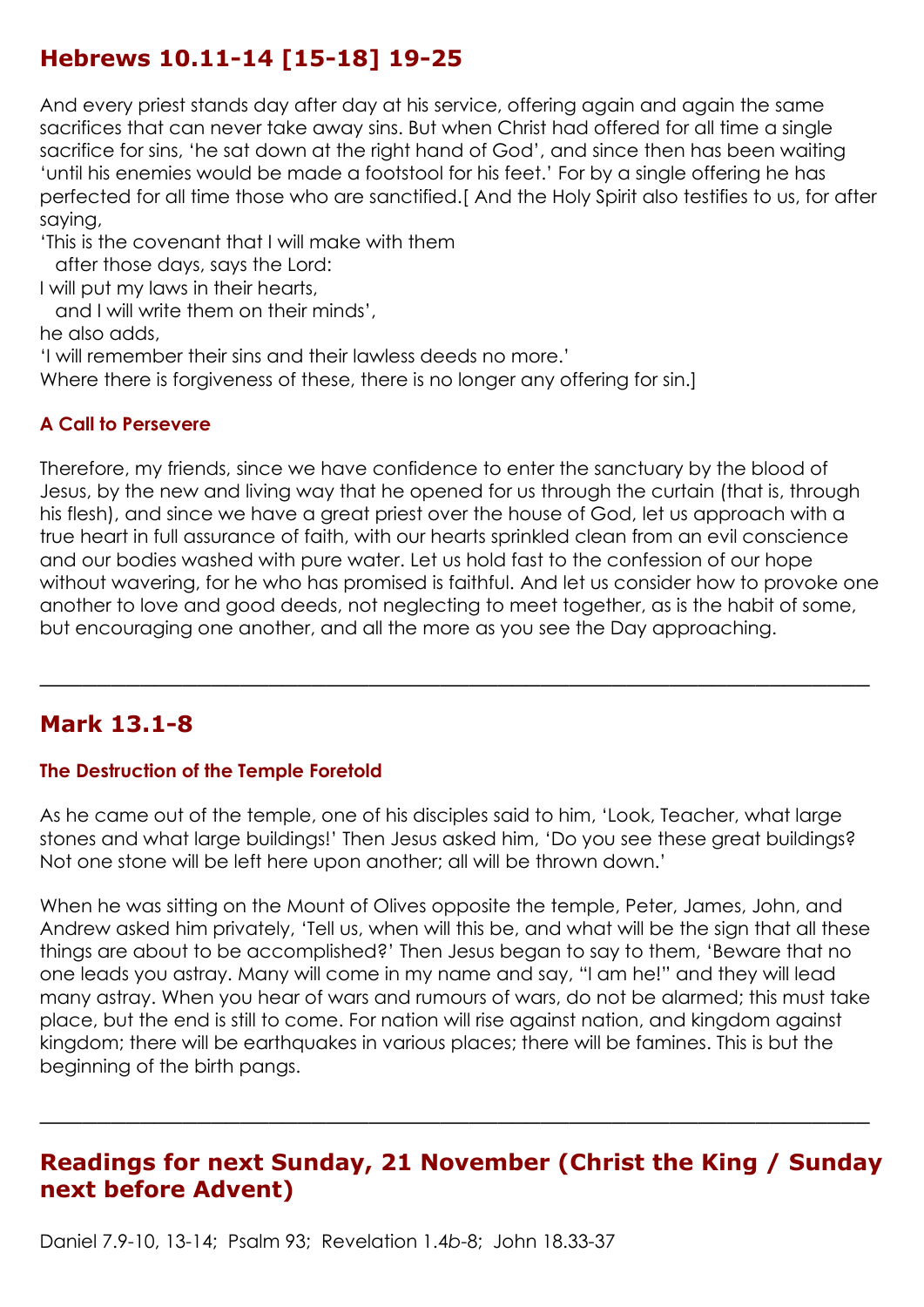**Christmas Market with Wreath Making, Saturday 4 December,** times to be confirmed.

As always we will be looking for as much help as possible in making this a fun occasion for the whole community. We would especially like your help please with:

Lots of **cakes**, especially homemade, for the cake stall.

Donations of **prizes** for the **raffle and tombola**

Items for the **bric-a-brac stall (Christmas-related only please)**

Help with **setting up, working on a stall and/or clearing away**

All offers of help greatly appreciated.

For the **Wreath making:** long stems (switches approximately 5-6′ long and 1/4″-1/2″ in diameter) of elder, dogwood, willow or similar woods to be given to Jacqui Worster nearer the time please.

**CMS Boxes**. If you have been collecting for CMS and have a box at home; Maureen Gibbs or Alison Giles would be pleased to receive it from you for counting. Alternatively if you would prefer to count the change yourself, and hand over a cheque (made out to CMS) please also hand to Maureen or Alison as they have paperwork to complete when sending donations off on behalf of St James'. Thank you.

**Refreshments after church** - it would be lovely to bring these back! If you'd like to help, please talk to Anne or Rosie. At the moment it would have to happen outside, weather permitting.

**Flames Faith Formation Group** - Last Autumn we had an outdoor youth group which met in the church garden for a fire and activities. We'd like to offer something similar but with a focus on the Big Questions of faith (as well as toasting marshmallows). There will be the option to be confirmed, but no expectation! The group will meet after school on Fridays with a snack and down time before some content and end with a campfire (weather permitting!). Let Anne or Steve know if your young person would like to come along.

**From January, Anne** has been asked to cover for six months for one of the chaplains at Trinity College who will be on maternity leave. This is an opportunity for her to exercise her ministry in a different setting, but she expects to come back to St James's after the placement to finish her curacy.

**Our new 'Community Hub'** operates every Saturday between 10.30 am and 12.30 pm. We serve tea/coffee from the Nave offering people a chance to chat alongside food collection**. The tea and coffee is for all comers, including members of St James' congregation – please drop in if you can!** The range of food on offer will be more limited but the basics will still be available, including refrigerated items, for those who are struggling to pay for provisions. Donations will still be most welcome and these now need to be dropped off at church on Saturday mornings between 9 am and 10 am. Thank you.

 $\_$  , and the set of the set of the set of the set of the set of the set of the set of the set of the set of the set of the set of the set of the set of the set of the set of the set of the set of the set of the set of th

### **Offertory Hymn**

1

Be still, my soul: the Lord is at your side; bear patiently the cross of grief and pain; leave to your God to order and provide; in ev'ry change he faithful will remain. Be still, my soul: your best, your heav'nly friend, through thorny ways, leads to a joyful end.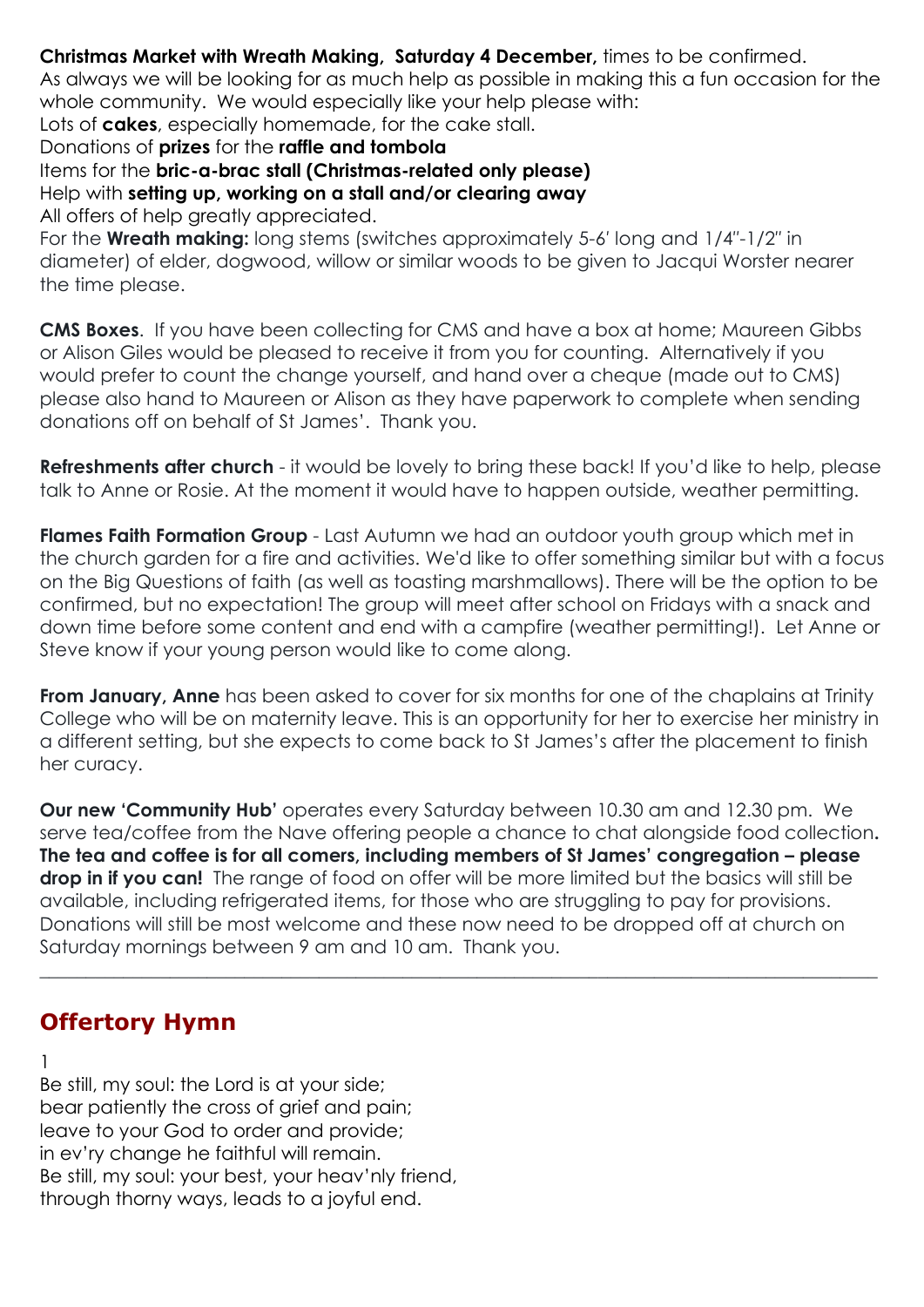Be still, my soul: your God will undertake to guide the future as he has the past. Your hope, your confidence let nothing shake, all now mysterious shall be clear at last. Be still, my soul: the tempests still obey his voice, who ruled them once on Galilee.

3

Be still, my soul: the hour is hastening on when we shall be for ever with the Lord. when disappointment, grief and fear are gone, sorrow forgotten, love's pure joy restored. Be still, my soul: when change and tears are past, all safe and blessèd we shall meet at last.

 $\_$  , and the set of the set of the set of the set of the set of the set of the set of the set of the set of the set of the set of the set of the set of the set of the set of the set of the set of the set of the set of th

Katherina von Schlegel Trans Jane L Borthwick, alt

# **Final Hymn**

2

1

Make me a channel of your peace. Where there is hatred, let me bring your love. Where there is injury, your pardon, Lord; and where there's doubt, true faith in you.

*O, Master, grant that I may never seek so much to be consoled as to console, to be understood as to understand, to be loved as to love with all my soul.*

2

Make me a channel of your peace. Where there's despair in life, let me bring hope. Where there is darkness, only light, and where there's sadness, ever joy.

3

Make me a channel of your peace. It is in pardoning that we are pardoned, in giving to all that we receive, and in dying that we're born to eternal life. Sebastian Temple